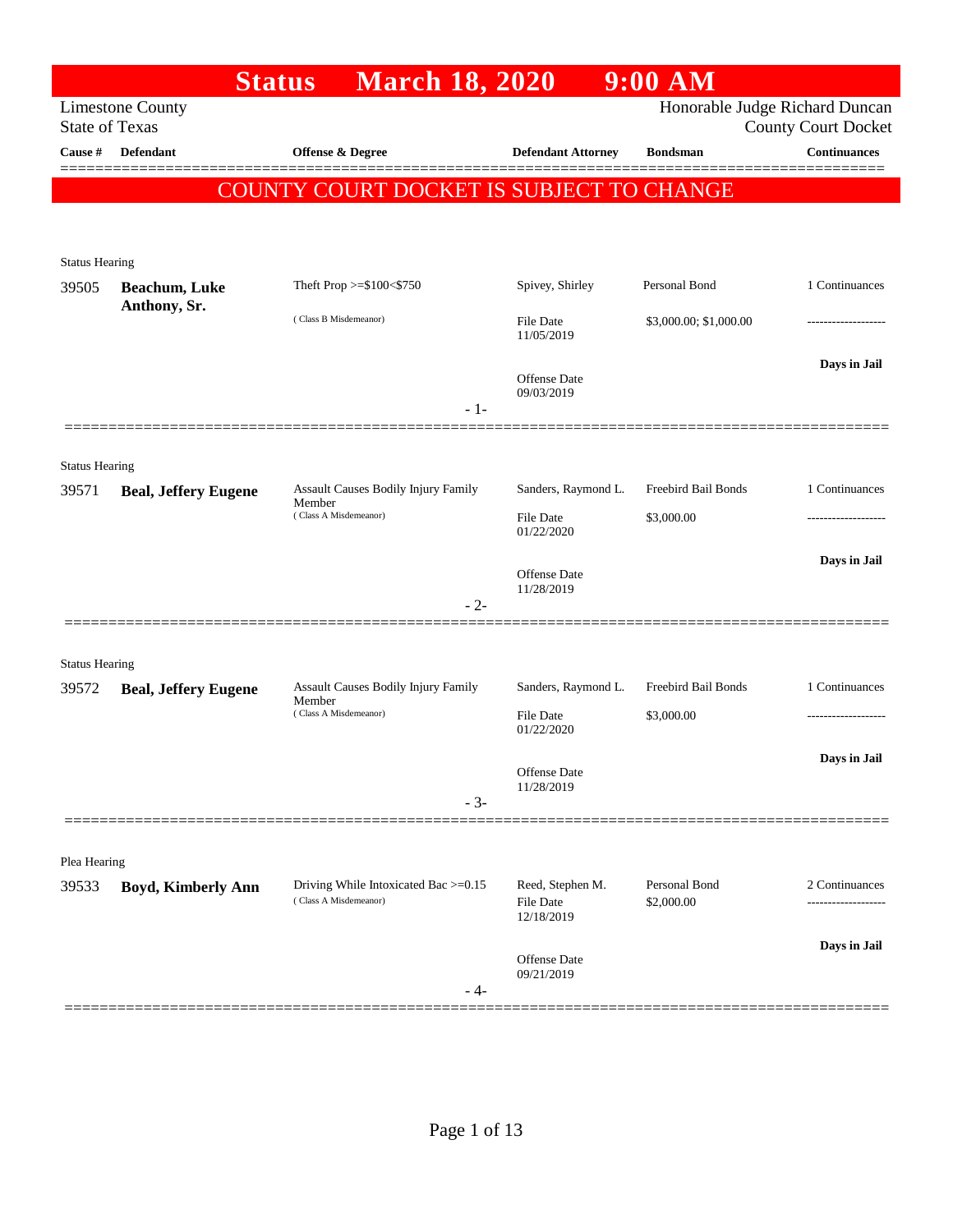|                                |                            | <b>March 18, 2020</b><br><b>Status</b>   |                                   | $9:00$ AM                      |                            |
|--------------------------------|----------------------------|------------------------------------------|-----------------------------------|--------------------------------|----------------------------|
| <b>State of Texas</b>          | <b>Limestone County</b>    |                                          |                                   | Honorable Judge Richard Duncan | <b>County Court Docket</b> |
| Cause #                        | <b>Defendant</b>           | <b>Offense &amp; Degree</b>              | <b>Defendant Attorney</b>         | <b>Bondsman</b>                | <b>Continuances</b>        |
|                                |                            |                                          |                                   |                                |                            |
|                                |                            | COUNTY COURT DOCKET IS SUBJECT TO CHANGE |                                   |                                |                            |
|                                |                            |                                          |                                   |                                |                            |
| <b>Status Hearing</b>          |                            |                                          |                                   |                                |                            |
| 38860                          | <b>Burrell, Marcus</b>     | Poss Marij <= 2 Oz Drug Free Zone        |                                   | Cowboy Bail Bonds              | 1 Continuances             |
|                                | Lamonaz                    | (Class A Misdemeanor)                    | <b>File Date</b><br>03/15/2018    | \$5,000.00                     |                            |
|                                |                            |                                          |                                   |                                | Days in Jail               |
|                                |                            |                                          | <b>Offense Date</b><br>01/13/2018 |                                |                            |
|                                |                            | $-5-$                                    |                                   |                                |                            |
|                                |                            |                                          |                                   |                                |                            |
| <b>Status Hearing</b><br>39124 |                            | Theft Prop >=\$100<\$750                 | Reed, Benjie                      | <b>Budget Bail Bonds</b>       | 3 Continuances             |
|                                | Busby, Robert O.           | (Class B Misdemeanor)                    | <b>File Date</b><br>10/23/2018    | \$1,000.00                     | .                          |
|                                |                            |                                          | Offense Date                      |                                | Days in Jail               |
|                                |                            |                                          | 11/14/2017                        |                                |                            |
|                                |                            | - 6-                                     |                                   |                                |                            |
|                                |                            |                                          |                                   |                                |                            |
| Plea Hearing<br>39463          | <b>Chandler, Rachel</b>    | Driving While Intoxicated Bac >=0.15     | Reed, Benjie                      | Reed, Benjie                   | 3 Continuances             |
|                                | Jorlenda                   | (Class A Misdemeanor)                    | <b>File Date</b>                  | \$3,000.00                     |                            |
|                                |                            |                                          | 09/09/2019                        |                                |                            |
|                                |                            |                                          | Offense Date                      |                                | Days in Jail               |
|                                |                            | $-7-$                                    | 05/06/2019                        |                                |                            |
|                                |                            |                                          |                                   |                                |                            |
| <b>Status Hearing</b>          |                            |                                          |                                   |                                |                            |
| 39333                          | <b>Clabby, Robert Glen</b> | Driving While Intoxicated Bac >=0.15     | Martinez, Phil                    | <b>Brazos River Bail Bonds</b> | 6 Continuances             |
|                                |                            | (Class A Misdemeanor)                    | <b>File Date</b><br>04/24/2019    | \$1,000.00                     | -----------------          |
|                                |                            |                                          | Offense Date                      |                                | Days in Jail               |
|                                |                            | $-8-$                                    | 12/23/2018                        |                                |                            |
|                                |                            |                                          |                                   |                                |                            |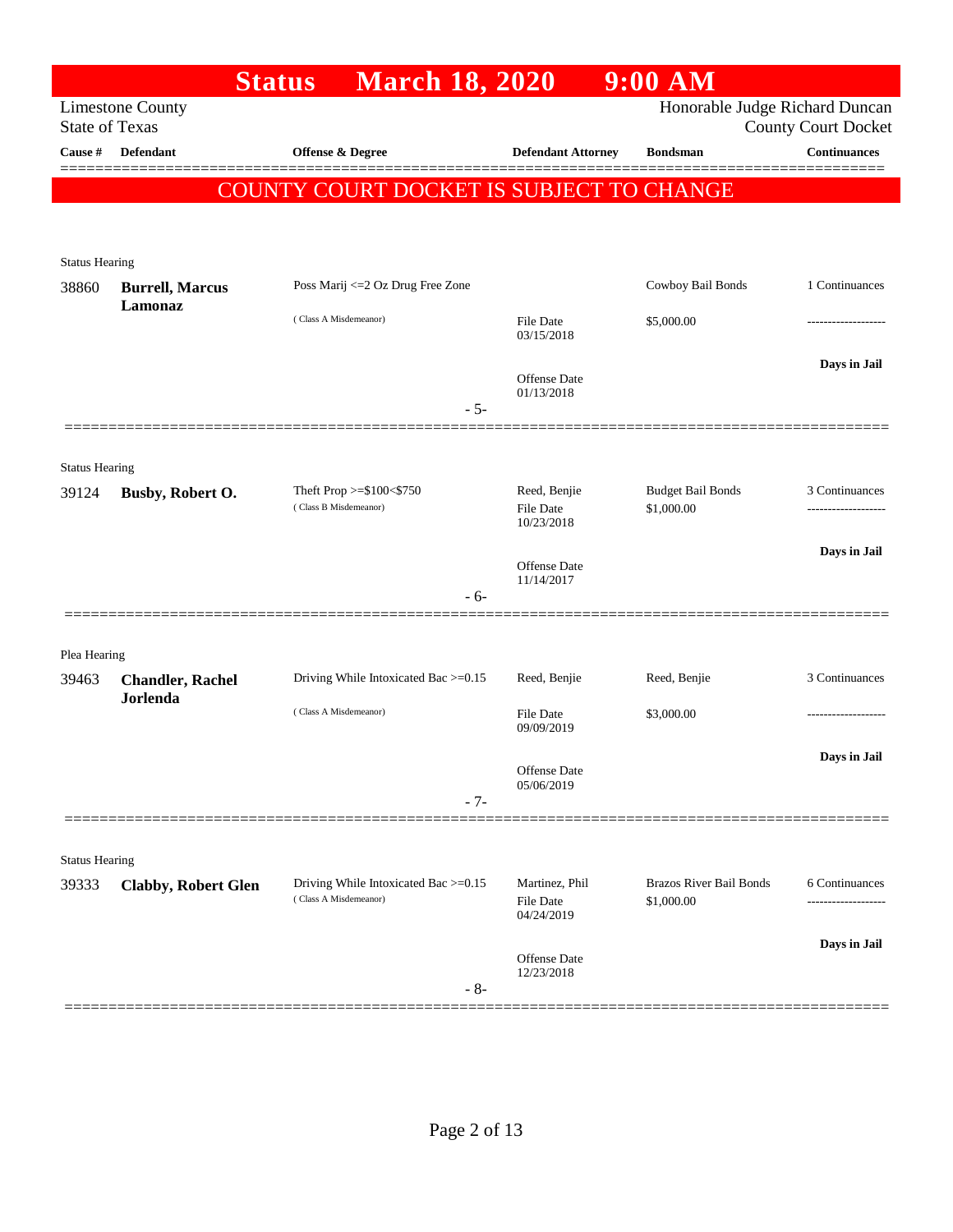|                       | <b>Status</b>                 | <b>March 18, 2020</b>                              |                                   | $9:00$ AM                      |                            |
|-----------------------|-------------------------------|----------------------------------------------------|-----------------------------------|--------------------------------|----------------------------|
| <b>State of Texas</b> | <b>Limestone County</b>       |                                                    |                                   | Honorable Judge Richard Duncan | <b>County Court Docket</b> |
| Cause #               | Defendant                     | <b>Offense &amp; Degree</b>                        | <b>Defendant Attorney</b>         | <b>Bondsman</b>                | <b>Continuances</b>        |
|                       |                               | COUNTY COURT DOCKET IS SUBJECT TO CHANGE           |                                   |                                |                            |
|                       |                               |                                                    |                                   |                                |                            |
| <b>Status Hearing</b> |                               |                                                    |                                   |                                |                            |
| 39334                 | <b>Clabby, Robert Glen</b>    | Driving W/Lic Inv W/Prev<br>Conv/Susp/W/O Fin Res  | Martinez, Phil                    | <b>Brazos River Bail Bonds</b> | 6 Continuances             |
|                       |                               | (Class B Misdemeanor)                              | <b>File Date</b><br>04/24/2019    | \$1,000.00                     |                            |
|                       |                               |                                                    | <b>Offense Date</b>               |                                | Days in Jail               |
|                       |                               | $-9-$                                              | 12/23/2018                        |                                |                            |
|                       |                               |                                                    |                                   |                                |                            |
| <b>Status Hearing</b> |                               | Driving W/Lic Inv W/Prev                           | Reed, Benjie                      | Reed, Benjie                   | 1 Continuances             |
| 39549                 | <b>Collins, Jeremy Jerrod</b> | Conv/Susp/W/O Fin Res<br>(Class B Misdemeanor)     | <b>File Date</b>                  | \$2,000.00                     | ------------------         |
|                       |                               |                                                    | 12/26/2019                        |                                |                            |
|                       |                               |                                                    | <b>Offense Date</b><br>11/09/2019 |                                | Days in Jail               |
|                       |                               | $-10-$                                             |                                   |                                |                            |
| <b>Status Hearing</b> |                               |                                                    |                                   |                                |                            |
| 39567                 | <b>Esquives, Manuel</b>       | Criminal Mischief >=\$100<\$750                    | Reed, Stephen M.                  | Freebird Bail Bonds            | 1 Continuances             |
|                       | <b>Dakota</b>                 | (Class B Misdemeanor)                              | <b>File Date</b><br>01/14/2020    | \$1,000.00                     |                            |
|                       |                               |                                                    |                                   |                                | Days in Jail               |
|                       |                               |                                                    | Offense Date<br>10/25/2019        |                                |                            |
|                       |                               | $-11-$                                             |                                   |                                |                            |
| <b>Review Hearing</b> |                               |                                                    |                                   |                                |                            |
| 39378                 | Forge, Casey Leon             | Assault Cause Bodily Inj.<br>(Class A Misdemeanor) | Reed, Justin<br>File Date         | Personal Bond<br>\$2,500.00    | 5 Continuances<br>.        |
|                       |                               |                                                    | 06/14/2019                        |                                |                            |
|                       |                               |                                                    | <b>Offense</b> Date<br>02/25/2019 |                                | Days in Jail               |
|                       |                               | $-12-$                                             |                                   |                                |                            |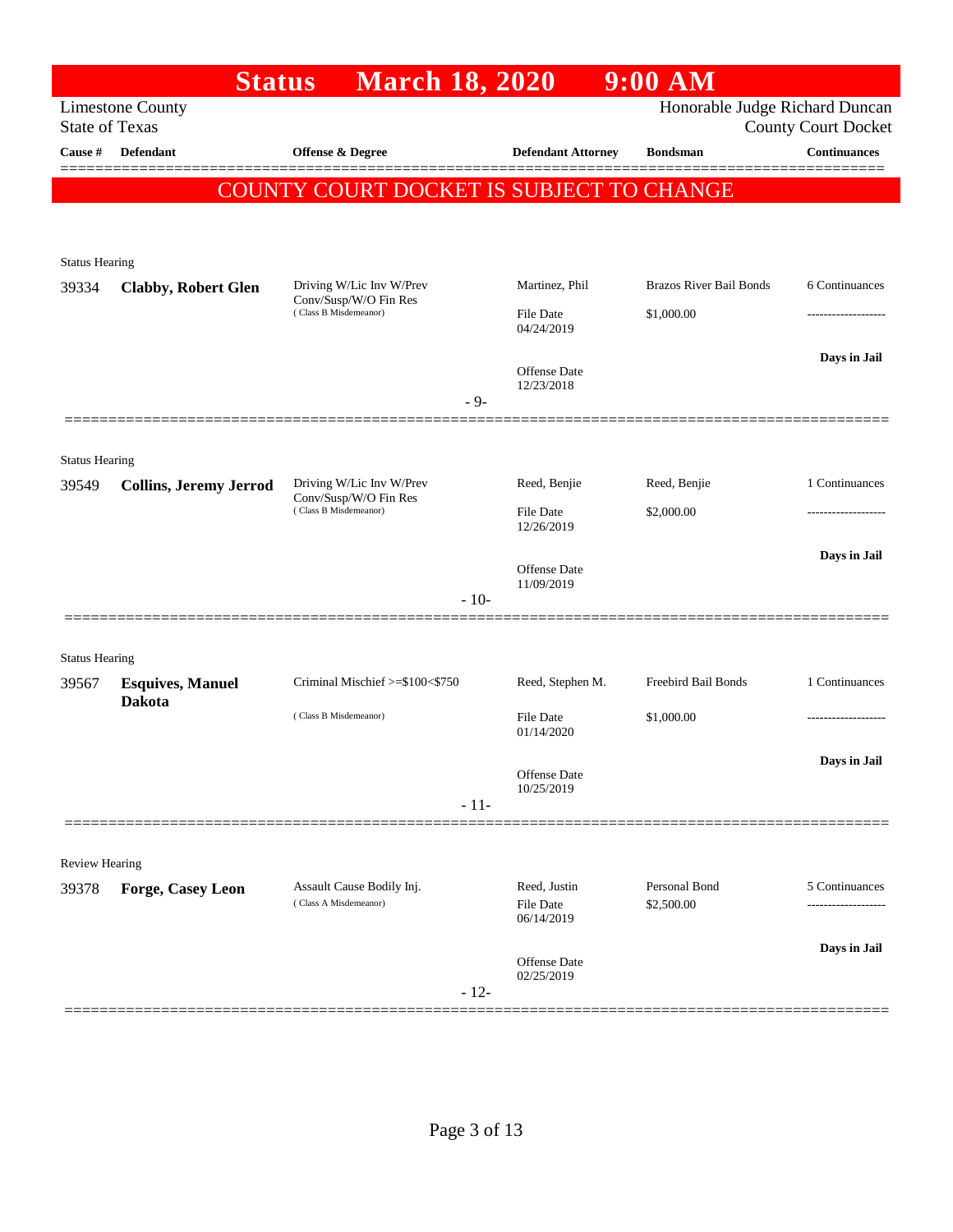|                                |                         | <b>March 18, 2020</b><br><b>Status</b>            |           |                                   | $9:00$ AM                      |                            |
|--------------------------------|-------------------------|---------------------------------------------------|-----------|-----------------------------------|--------------------------------|----------------------------|
| <b>State of Texas</b>          | <b>Limestone County</b> |                                                   |           |                                   | Honorable Judge Richard Duncan | <b>County Court Docket</b> |
| Cause #                        | Defendant               | <b>Offense &amp; Degree</b>                       |           | <b>Defendant Attorney</b>         | <b>Bondsman</b>                | <b>Continuances</b>        |
|                                |                         | COUNTY COURT DOCKET IS SUBJECT TO CHANGE          |           |                                   |                                |                            |
|                                |                         |                                                   |           |                                   |                                |                            |
| <b>Status Hearing</b>          |                         |                                                   |           |                                   |                                |                            |
| 39566                          | Freeman, Gene           | Driving While Intoxicated                         |           | Reed, Stephen M.                  | County Bail Bonds              | 1 Continuances             |
|                                |                         | (Class B Misdemeanor)                             |           | File Date<br>01/14/2020           | \$2,000.00                     | ------------------         |
|                                |                         |                                                   |           |                                   |                                | Days in Jail               |
|                                |                         |                                                   |           | <b>Offense Date</b><br>11/17/2019 |                                |                            |
|                                |                         |                                                   | $-13-$    |                                   |                                |                            |
| <b>Status Hearing</b>          |                         |                                                   |           |                                   |                                |                            |
| 39222                          | Garcia, Jose, Jr.       | Criminal Trespass In Habitation/Super             |           |                                   | Ace Bail Bonds - Crockett      | 1 Continuances             |
|                                |                         | (Class A Misdemeanor)                             | Fund Site | <b>File Date</b><br>01/04/2019    | \$10,000.00                    |                            |
|                                |                         |                                                   |           |                                   |                                | Days in Jail               |
|                                |                         |                                                   |           | Offense Date<br>06/27/2017        |                                |                            |
|                                |                         |                                                   | $-14-$    |                                   |                                |                            |
|                                |                         |                                                   |           |                                   |                                |                            |
| <b>Status Hearing</b><br>39564 | Govan, Howard           | Driving W/Lic Inv W/Prev                          |           |                                   | County Bail Bonds              | 1 Continuances             |
|                                | <b>Jermaine</b>         | Conv/Susp/W/O Fin Res                             |           |                                   |                                |                            |
|                                |                         | (Class B Misdemeanor)                             |           | File Date<br>01/14/2020           | \$1,000.00                     |                            |
|                                |                         |                                                   |           | Offense Date                      |                                | Days in Jail               |
|                                |                         |                                                   | $-15-$    | 11/24/2019                        |                                |                            |
|                                |                         |                                                   |           |                                   |                                |                            |
| Plea Hearing                   |                         |                                                   |           |                                   |                                |                            |
| 39514                          | Hall, Lonnie James,     | Driving W/Lic Inv W/Prev<br>Conv/Susp/W/O Fin Res |           | Reed, Justin                      | Personal Bond                  | 3 Continuances             |
|                                | Jr.                     | (Class B Misdemeanor)                             |           | <b>File Date</b>                  | \$2,000.00                     |                            |
|                                |                         |                                                   |           | 11/15/2019                        |                                |                            |
|                                |                         |                                                   |           | Offense Date<br>10/22/2019        |                                | Days in Jail               |
|                                |                         |                                                   | $-16-$    |                                   |                                |                            |
|                                |                         |                                                   |           |                                   |                                |                            |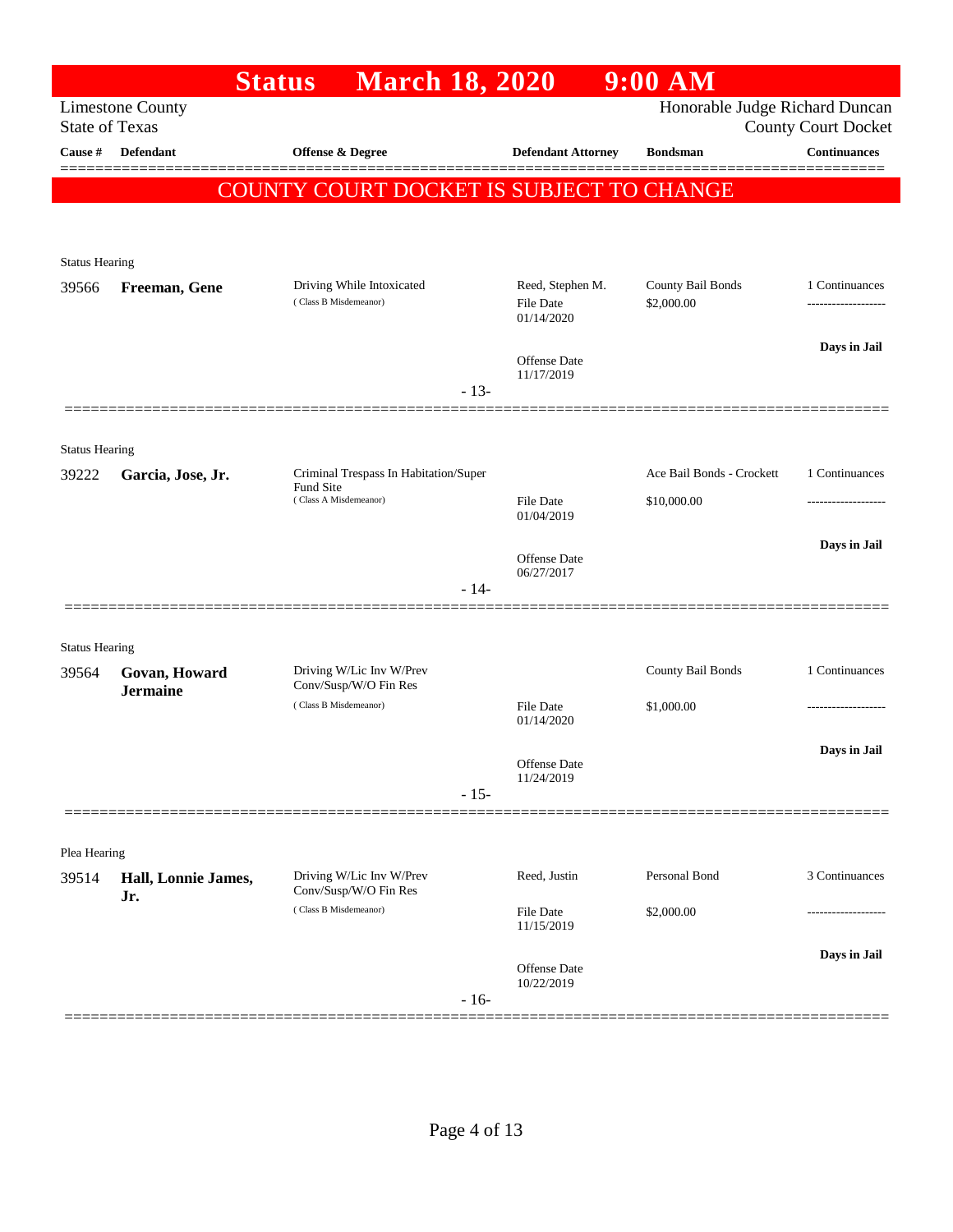|                                  |                              | <b>March 18, 2020</b><br><b>Status</b>            |                           | $9:00$ AM         |                                                   |
|----------------------------------|------------------------------|---------------------------------------------------|---------------------------|-------------------|---------------------------------------------------|
|                                  | <b>Limestone County</b>      |                                                   |                           |                   | Honorable Judge Richard Duncan                    |
| <b>State of Texas</b><br>Cause # | Defendant                    | Offense & Degree                                  | <b>Defendant Attorney</b> | <b>Bondsman</b>   | <b>County Court Docket</b><br><b>Continuances</b> |
|                                  |                              | COUNTY COURT DOCKET IS SUBJECT TO CHANGE          |                           |                   |                                                   |
|                                  |                              |                                                   |                           |                   |                                                   |
|                                  |                              |                                                   |                           |                   |                                                   |
| <b>Status Hearing</b><br>39553   |                              | Driving W/Lic Inv W/Prev                          |                           | Personal Bond     | 1 Continuances                                    |
|                                  | Hayes, Cloressa Jane         | Conv/Susp/W/O Fin Res<br>(Class B Misdemeanor)    | File Date                 | \$2,000.00        |                                                   |
|                                  |                              |                                                   | 01/03/2020                |                   |                                                   |
|                                  |                              |                                                   | <b>Offense</b> Date       |                   | Days in Jail                                      |
|                                  |                              | $-17-$                                            | 11/17/2019                |                   |                                                   |
|                                  |                              |                                                   |                           |                   |                                                   |
| <b>Review Hearing</b>            |                              |                                                   |                           |                   |                                                   |
| 39059                            | Hayes, Jenifer Blann         | Driving W/Lic Inv W/Prev                          | Reed, Benjie              | Reed, Benjie      | 4 Continuances                                    |
|                                  |                              | Conv/Susp/W/O Fin Res<br>(Class B Misdemeanor)    | <b>File Date</b>          | \$3,500.00        |                                                   |
|                                  |                              |                                                   | 08/21/2018                |                   |                                                   |
|                                  |                              |                                                   | <b>Offense</b> Date       |                   | Days in Jail                                      |
|                                  |                              | $-18-$                                            | 07/10/2018                |                   |                                                   |
|                                  |                              |                                                   |                           |                   |                                                   |
| <b>Status Hearing</b>            |                              |                                                   |                           |                   |                                                   |
| 39544                            | <b>Henson Byrd, Brittney</b> | False Report To Police Off/Sp Inv/Law<br>Enf Empl | Reed, Benjie              | Personal Bond     | 1 Continuances                                    |
|                                  | Laray                        | (Class B Misdemeanor)                             | File Date                 | \$2,000.00        |                                                   |
|                                  |                              |                                                   | 12/26/2019                |                   |                                                   |
|                                  |                              |                                                   | Offense Date              |                   | Days in Jail                                      |
|                                  |                              | $-19-$                                            | 08/15/2019                |                   |                                                   |
|                                  |                              |                                                   |                           |                   |                                                   |
| <b>Status Hearing</b>            |                              |                                                   |                           |                   |                                                   |
| 39545                            | Hernandez, Issac             | Driving While Intoxicated                         | Burkeen, Daniel           | County Bail Bonds | 1 Continuances                                    |
|                                  | Giovanni                     | (Class B Misdemeanor)                             | File Date                 | \$2,000.00        |                                                   |
|                                  |                              |                                                   | 12/26/2019                |                   |                                                   |
|                                  |                              |                                                   | <b>Offense</b> Date       |                   | Days in Jail                                      |
|                                  |                              | $-20-$                                            | 10/06/2019                |                   |                                                   |
|                                  |                              |                                                   |                           |                   |                                                   |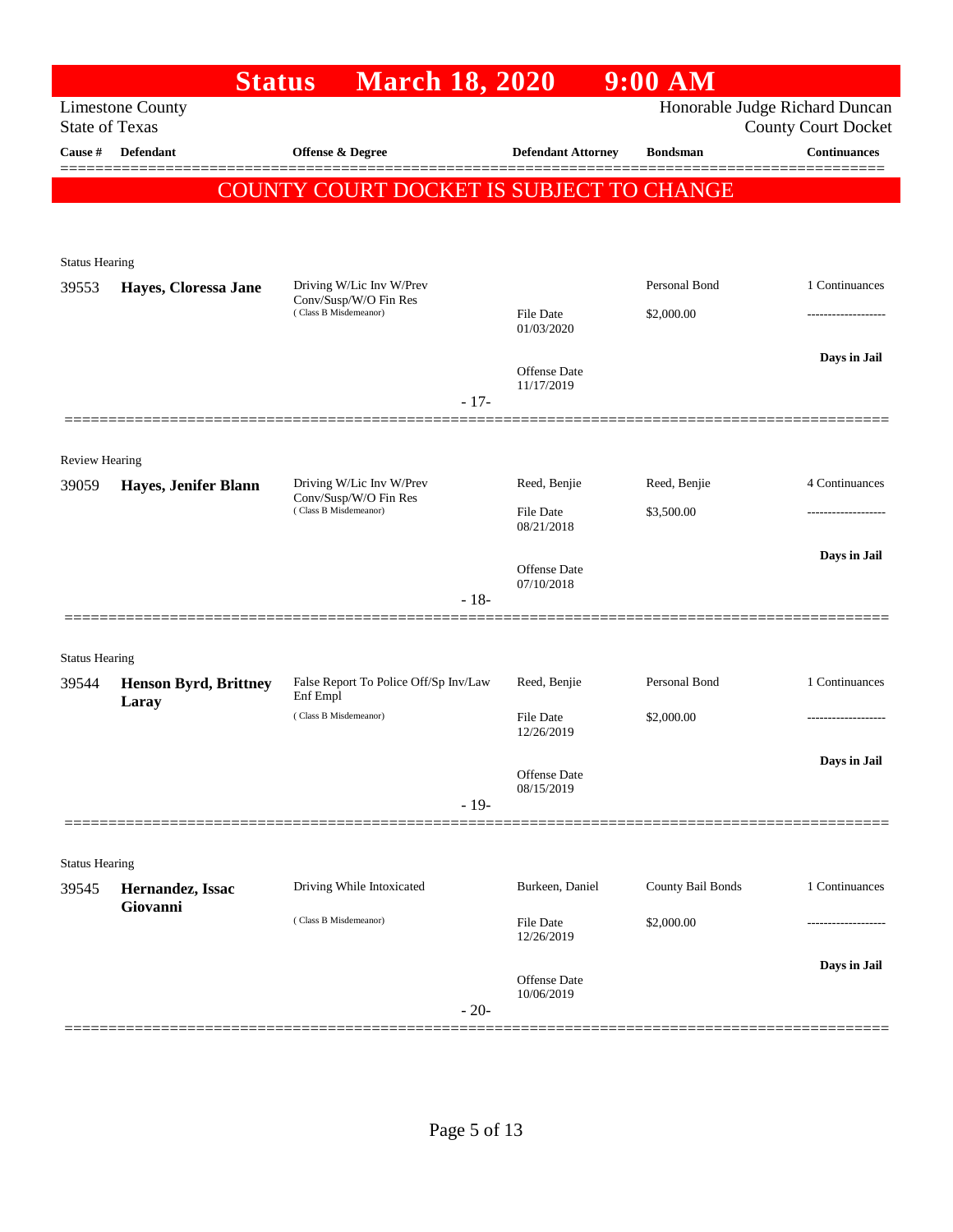|                                | <b>Status</b>           | <b>March 18, 2020</b>                                      |                                | $9:00$ AM                     |                                                   |
|--------------------------------|-------------------------|------------------------------------------------------------|--------------------------------|-------------------------------|---------------------------------------------------|
| <b>State of Texas</b>          | <b>Limestone County</b> |                                                            |                                |                               | Honorable Judge Richard Duncan                    |
| Cause #                        | <b>Defendant</b>        | Offense & Degree                                           | <b>Defendant Attorney</b>      | <b>Bondsman</b>               | <b>County Court Docket</b><br><b>Continuances</b> |
|                                |                         |                                                            |                                |                               |                                                   |
|                                |                         | COUNTY COURT DOCKET IS SUBJECT TO CHANGE                   |                                |                               |                                                   |
|                                |                         |                                                            |                                |                               |                                                   |
| Review Hearing                 |                         |                                                            |                                |                               |                                                   |
| 39249                          | Holder, James David     | Driving W/Lic Inv W/Prev                                   |                                | County Bail Bonds             | 9 Continuances                                    |
|                                |                         | Conv/Susp/W/O Fin Res<br>(Class B Misdemeanor)             | <b>File Date</b>               | \$1,000.00                    |                                                   |
|                                |                         |                                                            | 02/13/2019                     |                               |                                                   |
|                                |                         |                                                            | <b>Offense</b> Date            |                               | Days in Jail                                      |
|                                |                         | $-21-$                                                     | 11/06/2018                     |                               |                                                   |
|                                |                         |                                                            |                                |                               |                                                   |
| <b>Status Hearing</b>          |                         |                                                            |                                |                               |                                                   |
| 39573                          | Jackson, Melissa Sue    | Resist Arrest Search Or Transport<br>(Class A Misdemeanor) | <b>File Date</b>               | County Bail Bonds<br>\$750.00 | 1 Continuances                                    |
|                                |                         |                                                            | 01/22/2020                     |                               |                                                   |
|                                |                         |                                                            | Offense Date                   |                               | Days in Jail                                      |
|                                |                         | $-22-$                                                     | 12/21/2019                     |                               |                                                   |
|                                |                         |                                                            |                                |                               |                                                   |
| <b>Status Hearing</b>          |                         |                                                            |                                |                               |                                                   |
| 39498                          | Jennings, Edward        | Assault Causes Bodily Injury Family                        | Reed, Justin                   | County Bail Bonds             | 3 Continuances                                    |
|                                | <b>Dylan</b>            | Member<br>(Class A Misdemeanor)                            |                                | \$3,000.00                    |                                                   |
|                                |                         |                                                            | <b>File Date</b><br>10/31/2019 |                               |                                                   |
|                                |                         |                                                            |                                |                               | Days in Jail                                      |
|                                |                         |                                                            | Offense Date<br>07/09/2019     |                               |                                                   |
|                                |                         | $-23-$                                                     |                                |                               |                                                   |
|                                |                         |                                                            |                                |                               |                                                   |
| <b>Status Hearing</b><br>39561 | Kelly, Katie Marie      | Assault Cause Bodily Inj.                                  |                                | Freebird Bail Bonds           | 1 Continuances                                    |
|                                |                         | (Class A Misdemeanor)                                      | File Date<br>01/13/2020        | \$3,000.00                    |                                                   |
|                                |                         |                                                            |                                |                               | Days in Jail                                      |
|                                |                         |                                                            | Offense Date<br>02/21/2019     |                               |                                                   |
|                                |                         | $-24-$                                                     |                                |                               |                                                   |
|                                |                         |                                                            |                                |                               |                                                   |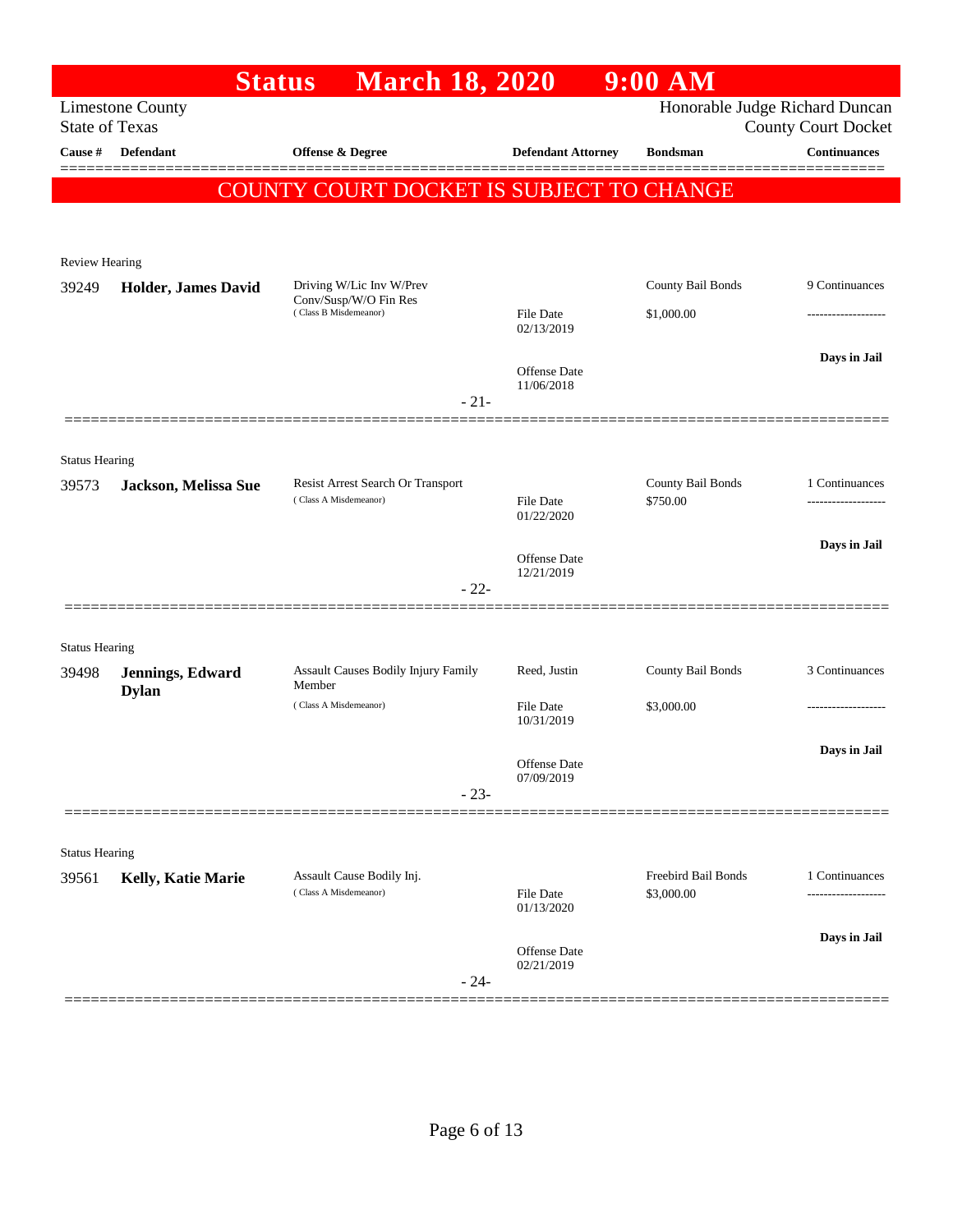|                                  |                         | <b>March 18, 2020</b><br><b>Status</b>        |                            | $9:00$ AM                   |                                                   |
|----------------------------------|-------------------------|-----------------------------------------------|----------------------------|-----------------------------|---------------------------------------------------|
|                                  | <b>Limestone County</b> |                                               |                            |                             | Honorable Judge Richard Duncan                    |
| <b>State of Texas</b><br>Cause # | Defendant               | Offense & Degree                              | <b>Defendant Attorney</b>  | <b>Bondsman</b>             | <b>County Court Docket</b><br><b>Continuances</b> |
|                                  |                         |                                               |                            |                             |                                                   |
|                                  |                         | COUNTY COURT DOCKET IS SUBJECT TO CHANGE      |                            |                             |                                                   |
|                                  |                         |                                               |                            |                             |                                                   |
| <b>Status Hearing</b>            |                         |                                               |                            |                             |                                                   |
| 39502                            | <b>Kinney, Kenneth</b>  | Assault Causes Bodily Injury Family<br>Member | Reed, Justin               | Reed, Justin                | 2 Continuances                                    |
|                                  | Dewayne, Jr.            | (Class A Misdemeanor)                         | <b>File Date</b>           | \$15,000.00                 |                                                   |
|                                  |                         |                                               | 11/05/2019                 |                             |                                                   |
|                                  |                         |                                               | Offense Date               |                             | Days in Jail                                      |
|                                  |                         | $-25-$                                        | 04/02/2019                 |                             |                                                   |
|                                  |                         |                                               |                            |                             |                                                   |
| <b>Status Hearing</b>            |                         |                                               |                            |                             |                                                   |
| 39503                            | <b>Kinney, Kenneth</b>  | False Report To Police Off/Sp Inv/Law         | Reed, Justin               | Freebird Bail Bonds         | 2 Continuances                                    |
|                                  | Dewayne, Jr.            | Enf Empl<br>(Class B Misdemeanor)             | <b>File Date</b>           | \$1,000.00                  |                                                   |
|                                  |                         |                                               | 11/05/2019                 |                             |                                                   |
|                                  |                         |                                               | Offense Date               |                             | Days in Jail                                      |
|                                  |                         | $-26-$                                        | 05/17/2019                 |                             |                                                   |
|                                  |                         |                                               |                            |                             |                                                   |
| <b>Status Hearing</b>            |                         |                                               |                            |                             |                                                   |
| 39578                            | Lee, Zachary Edward     | Theft Prop $>=$ \$750 < \$2,500               | Sanders, Raymond L.        | Freebird Bail Bonds         | 1 Continuances                                    |
|                                  |                         | (Class A Misdemeanor)                         | File Date<br>01/22/2020    | \$3,000.00                  |                                                   |
|                                  |                         |                                               |                            |                             | Days in Jail                                      |
|                                  |                         |                                               | Offense Date<br>12/22/2019 |                             |                                                   |
|                                  |                         | $-27-$                                        |                            |                             |                                                   |
|                                  |                         |                                               |                            |                             |                                                   |
| <b>Status Hearing</b>            |                         |                                               |                            |                             |                                                   |
| 38832                            | Lichty, Steven Ray, II  | Poss Marij <2oz<br>(Class B Misdemeanor)      | Reed, Justin<br>File Date  | Personal Bond<br>\$2,000.00 | 8 Continuances                                    |
|                                  |                         |                                               | 02/19/2018                 |                             |                                                   |
|                                  |                         |                                               | Offense Date               |                             | Days in Jail                                      |
|                                  |                         | $-28-$                                        | 01/27/2018                 |                             |                                                   |
|                                  |                         |                                               |                            |                             |                                                   |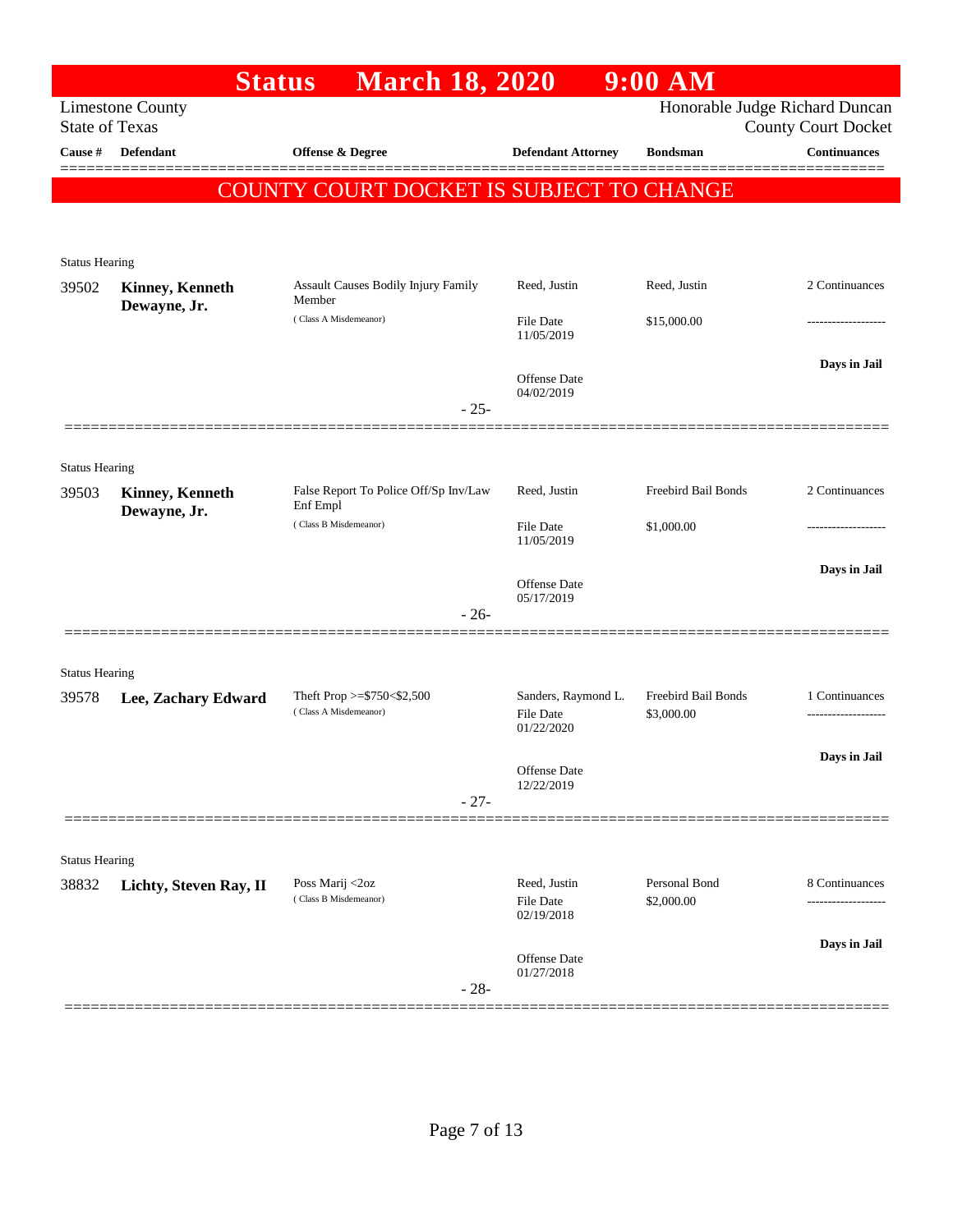|                                | <b>Status</b>                      | <b>March 18, 2020</b>                    |                                | $9:00$ AM           |                                                       |
|--------------------------------|------------------------------------|------------------------------------------|--------------------------------|---------------------|-------------------------------------------------------|
| <b>State of Texas</b>          | <b>Limestone County</b>            |                                          |                                |                     | Honorable Judge Richard Duncan<br>County Court Docket |
| Cause #                        | <b>Defendant</b>                   | Offense & Degree                         | <b>Defendant Attorney</b>      | <b>Bondsman</b>     | <b>Continuances</b>                                   |
|                                |                                    | COUNTY COURT DOCKET IS SUBJECT TO CHANGE |                                |                     |                                                       |
|                                |                                    |                                          |                                |                     |                                                       |
|                                |                                    |                                          |                                |                     |                                                       |
| <b>Status Hearing</b><br>38893 | Lichty, Steven Ray, II             | Bail Jumping And Fail To Appear          | Reed, Justin                   | Reed, Justin        | 8 Continuances                                        |
|                                |                                    | (Class A Misdemeanor)                    | <b>File Date</b><br>04/23/2018 | \$4,000.00          | .                                                     |
|                                |                                    |                                          |                                |                     | Days in Jail                                          |
|                                |                                    |                                          | Offense Date<br>04/12/2018     |                     |                                                       |
|                                |                                    | $-29-$                                   |                                |                     |                                                       |
|                                |                                    |                                          |                                |                     |                                                       |
| <b>Status Hearing</b>          |                                    |                                          |                                |                     |                                                       |
| 39495                          | <b>Mack, Alton Maurice,</b><br>Jr. | Criminal Mischief >=\$100<\$750          |                                | Freebird Bail Bonds | 3 Continuances                                        |
|                                |                                    | (Class B Misdemeanor)                    | <b>File Date</b><br>10/31/2019 | \$1,000.00          |                                                       |
|                                |                                    |                                          |                                |                     | Days in Jail                                          |
|                                |                                    |                                          | Offense Date<br>10/05/2019     |                     |                                                       |
|                                |                                    | $-30-$                                   |                                |                     |                                                       |
|                                |                                    |                                          |                                |                     |                                                       |
| <b>Status Hearing</b>          |                                    |                                          |                                |                     |                                                       |
| 39496                          | <b>Mack, Alton Maurice,</b><br>Jr. | Harassment                               |                                | Freebird Bail Bonds | 3 Continuances                                        |
|                                |                                    | (Class B Misdemeanor)                    | <b>File Date</b><br>10/31/2019 | \$1,000.00          |                                                       |
|                                |                                    |                                          |                                |                     | Days in Jail                                          |
|                                |                                    |                                          | Offense Date<br>10/04/2019     |                     |                                                       |
|                                |                                    | $-31-$                                   |                                |                     |                                                       |
|                                |                                    |                                          |                                |                     |                                                       |
| <b>Status Hearing</b>          |                                    | Criminal Trespass                        | Reed, Benjie                   | Reed, Bobby         | 2 Continuances                                        |
| 39520                          | <b>Mack, Alton Maurice,</b><br>Jr. |                                          |                                |                     |                                                       |
|                                |                                    | (Class B Misdemeanor)                    | File Date<br>12/03/2019        | \$2,000.00          |                                                       |
|                                |                                    |                                          |                                |                     | Days in Jail                                          |
|                                |                                    |                                          | Offense Date<br>11/17/2019     |                     |                                                       |
|                                |                                    | $-32-$                                   |                                |                     |                                                       |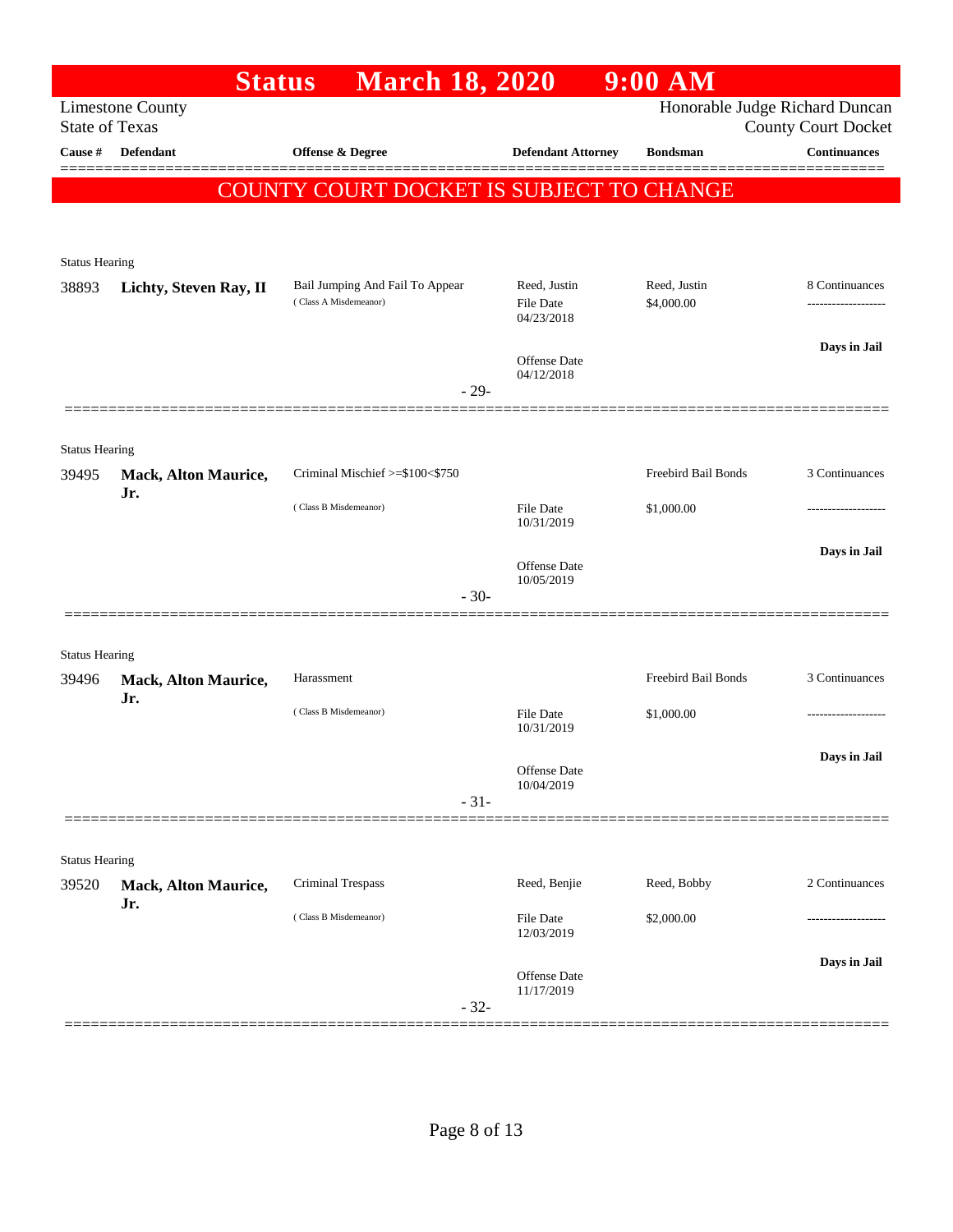|                                  | <b>Status</b>                        | <b>March 18, 2020</b>                             |        |                                | $9:00$ AM         |                                                   |
|----------------------------------|--------------------------------------|---------------------------------------------------|--------|--------------------------------|-------------------|---------------------------------------------------|
|                                  | <b>Limestone County</b>              |                                                   |        |                                |                   | Honorable Judge Richard Duncan                    |
| <b>State of Texas</b><br>Cause # | <b>Defendant</b>                     | <b>Offense &amp; Degree</b>                       |        | <b>Defendant Attorney</b>      | <b>Bondsman</b>   | <b>County Court Docket</b><br><b>Continuances</b> |
|                                  |                                      |                                                   |        |                                |                   |                                                   |
|                                  |                                      | COUNTY COURT DOCKET IS SUBJECT TO CHANGE          |        |                                |                   |                                                   |
|                                  |                                      |                                                   |        |                                |                   |                                                   |
| <b>Status Hearing</b>            |                                      |                                                   |        |                                |                   |                                                   |
| 39487                            | <b>Martin, Angela Linette</b>        | Driving W/Lic Inv W/Prev                          |        | Reed, Benjie                   | Reed, Benjie      | 4 Continuances                                    |
|                                  |                                      | Conv/Susp/W/O Fin Res<br>(Class B Misdemeanor)    |        | <b>File Date</b>               | \$2,000.00        |                                                   |
|                                  |                                      |                                                   |        | 10/04/2019                     |                   |                                                   |
|                                  |                                      |                                                   |        | Offense Date                   |                   | Days in Jail                                      |
|                                  |                                      |                                                   | $-33-$ | 08/21/2019                     |                   |                                                   |
|                                  |                                      |                                                   |        |                                |                   |                                                   |
|                                  |                                      |                                                   |        |                                |                   |                                                   |
| <b>Status Hearing</b><br>39497   | Martinez-Jiminez,                    | Driving While Intoxicated 2nd                     |        | Reed, Justin                   | County Bail Bonds | 3 Continuances                                    |
|                                  | <b>Jose Candelario</b>               |                                                   |        |                                |                   |                                                   |
|                                  |                                      | (Class A Misdemeanor)                             |        | <b>File Date</b><br>10/31/2019 | \$3,000.00        |                                                   |
|                                  |                                      |                                                   |        |                                |                   | Days in Jail                                      |
|                                  |                                      |                                                   |        | Offense Date<br>10/05/2019     |                   |                                                   |
|                                  |                                      |                                                   | $-34-$ |                                |                   |                                                   |
|                                  |                                      |                                                   |        |                                |                   |                                                   |
| <b>Status Hearing</b>            |                                      |                                                   |        |                                |                   |                                                   |
| 39064                            | Norman, Christopher<br><b>Tobias</b> | Driving W/Lic Inv W/Prev<br>Conv/Susp/W/O Fin Res |        | Reed, Benjie                   | Reed, Benjie      | 7 Continuances                                    |
|                                  |                                      | (Class B Misdemeanor)                             |        | <b>File Date</b><br>08/22/2018 | \$1,000.00        |                                                   |
|                                  |                                      |                                                   |        |                                |                   | Days in Jail                                      |
|                                  |                                      |                                                   |        | Offense Date<br>07/18/2018     |                   |                                                   |
|                                  |                                      |                                                   | $-35-$ |                                |                   |                                                   |
|                                  |                                      |                                                   |        |                                |                   |                                                   |
| <b>Status Hearing</b>            |                                      |                                                   |        |                                |                   |                                                   |
| 39563                            | Perez, Jose Baez                     | Driving While Intoxicated 2nd                     |        | Reed, Justin                   | County Bail Bonds | 1 Continuances                                    |
|                                  |                                      | (Class A Misdemeanor)                             |        | File Date<br>01/14/2020        | \$5,000.00        |                                                   |
|                                  |                                      |                                                   |        |                                |                   | Days in Jail                                      |
|                                  |                                      |                                                   |        | Offense Date<br>12/05/2019     |                   |                                                   |
|                                  |                                      |                                                   | $-36-$ |                                |                   |                                                   |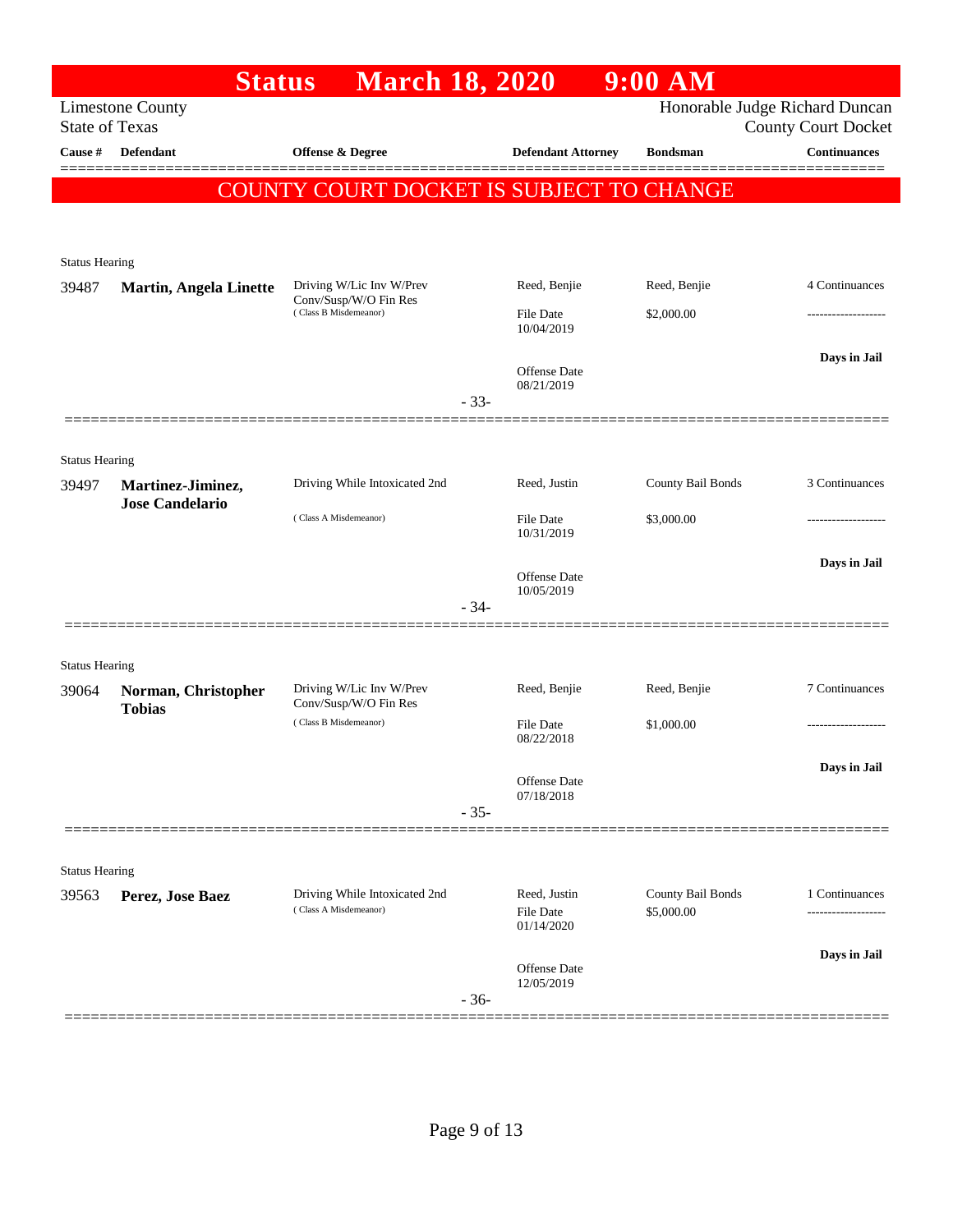|                                         | <b>Status</b>                         | <b>March 18, 2020</b>                             |                                | $9:00$ AM                                     |                                            |
|-----------------------------------------|---------------------------------------|---------------------------------------------------|--------------------------------|-----------------------------------------------|--------------------------------------------|
|                                         | <b>Limestone County</b>               |                                                   |                                | Honorable Judge Richard Duncan                |                                            |
| <b>State of Texas</b><br><b>Cause</b> # | <b>Defendant</b>                      | Offense & Degree                                  | <b>Defendant Attorney</b>      | <b>Bondsman</b>                               | <b>County Court Docket</b><br>Continuances |
|                                         |                                       |                                                   |                                |                                               |                                            |
|                                         |                                       | COUNTY COURT DOCKET IS SUBJECT TO CHANGE          |                                |                                               |                                            |
|                                         |                                       |                                                   |                                |                                               |                                            |
| <b>Status Hearing</b>                   |                                       |                                                   |                                |                                               |                                            |
| 39555                                   | Price, Jerald Lavern,<br>$\mathbf{I}$ | Driving While Intoxicated Bac >=0.15              | Latray, Michelle J.            | A Budget Military &<br>Civilian Bail Bond     | 1 Continuances                             |
|                                         |                                       | (Class A Misdemeanor)                             | <b>File Date</b><br>01/08/2020 | \$2,500.00                                    |                                            |
|                                         |                                       |                                                   | Offense Date<br>03/23/2019     |                                               | Days in Jail                               |
|                                         |                                       | $-37-$                                            |                                |                                               |                                            |
|                                         |                                       |                                                   |                                |                                               |                                            |
| <b>Status Hearing</b>                   |                                       |                                                   |                                |                                               |                                            |
| 39559                                   | Price, Jerald Lavern,<br>$\mathbf{I}$ | Driving W/Lic Inv W/Prev<br>Conv/Susp/W/O Fin Res | Latray, Michelle J.            | A Budget Military &<br>civilian Bail Bond #74 | 1 Continuances                             |
|                                         |                                       | (Class B Misdemeanor)                             | <b>File Date</b><br>01/08/2020 | \$1,500.00                                    |                                            |
|                                         |                                       |                                                   | Offense Date                   |                                               | Days in Jail                               |
|                                         |                                       | $-38-$                                            | 03/23/2019                     |                                               |                                            |
| <b>Status Hearing</b>                   |                                       |                                                   |                                |                                               |                                            |
| 39570                                   | Purvis, Donna Marie                   | Assault Causes Bodily Injury Family<br>Member     |                                | County Bail Bonds                             | 1 Continuances                             |
|                                         |                                       | (Class A Misdemeanor)                             | <b>File Date</b><br>01/22/2020 | \$5,000.00                                    | -----------------                          |
|                                         |                                       |                                                   | Offense Date<br>12/08/2019     |                                               | Days in Jail                               |
|                                         |                                       | $-39-$                                            |                                |                                               |                                            |
|                                         |                                       |                                                   |                                |                                               |                                            |
| <b>Status Hearing</b>                   |                                       |                                                   |                                |                                               |                                            |
| 39493                                   | Richardson, Ethan                     | <b>Criminal Trespass</b>                          | Tate, Greg                     | County Bail Bonds                             | 4 Continuances                             |
|                                         | Lane                                  | (Class B Misdemeanor)                             | File Date<br>10/23/2019        | \$3,000.00                                    |                                            |
|                                         |                                       | $-40-$                                            | Offense Date<br>07/19/2019     |                                               | Days in Jail                               |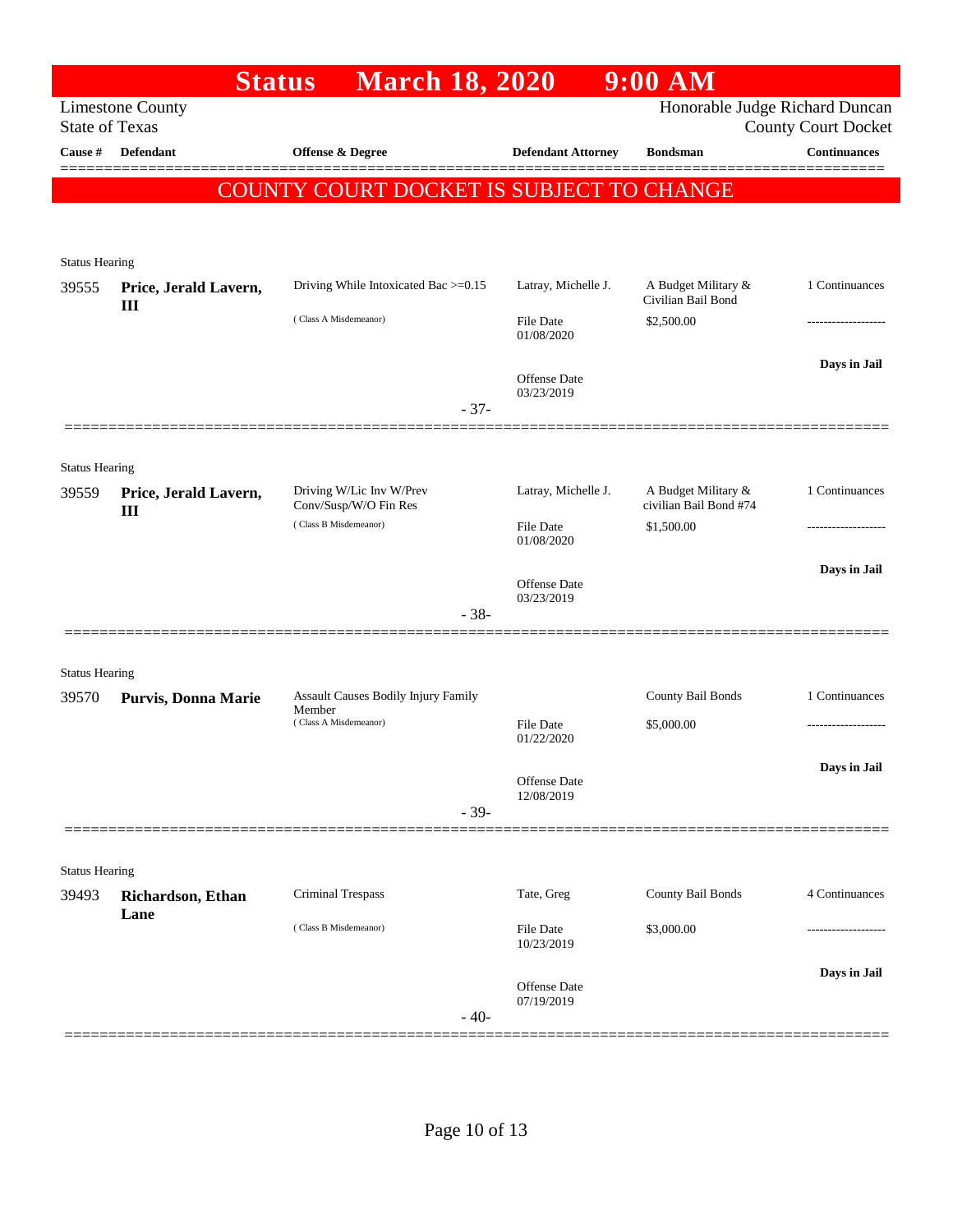| Honorable Judge Richard Duncan<br><b>Limestone County</b><br><b>State of Texas</b><br><b>County Court Docket</b><br><b>Defendant</b><br>Cause #<br>Offense & Degree<br><b>Defendant Attorney</b><br><b>Bondsman</b><br>COUNTY COURT DOCKET IS SUBJECT TO CHANGE<br><b>Status Hearing</b><br>Driving W/Lic Inv W/Prev<br>Reed, Justin<br>Reed, Justin<br>39461<br>Saldivar, Saul<br>Conv/Susp/W/O Fin Res<br>(Class B Misdemeanor)<br><b>File Date</b><br>\$2,000.00<br>09/09/2019<br>Offense Date<br>08/09/2019<br>$-41-$<br><b>Status Hearing</b><br>Resist Arrest Search Or Transport<br>Reed, Justin<br>Reed, Justin<br>39070<br><b>Sims, Henry Lee</b><br>(Class A Misdemeanor)<br>\$3,000.00<br>File Date<br>08/23/2018<br>Offense Date<br>08/12/2018<br>$-42-$<br><b>Status Hearing</b><br>Criminal Mischief >=\$100<\$750<br>Reed, Justin<br>Reed, Justin<br>39071<br><b>Sims, Henry Lee</b><br>(Class B Misdemeanor)<br><b>File Date</b><br>\$1,000.00<br>08/23/2018<br>Offense Date<br>08/12/2018<br>$-43-$<br><b>Status Hearing</b> |                     |
|-----------------------------------------------------------------------------------------------------------------------------------------------------------------------------------------------------------------------------------------------------------------------------------------------------------------------------------------------------------------------------------------------------------------------------------------------------------------------------------------------------------------------------------------------------------------------------------------------------------------------------------------------------------------------------------------------------------------------------------------------------------------------------------------------------------------------------------------------------------------------------------------------------------------------------------------------------------------------------------------------------------------------------------------------|---------------------|
|                                                                                                                                                                                                                                                                                                                                                                                                                                                                                                                                                                                                                                                                                                                                                                                                                                                                                                                                                                                                                                               |                     |
|                                                                                                                                                                                                                                                                                                                                                                                                                                                                                                                                                                                                                                                                                                                                                                                                                                                                                                                                                                                                                                               | <b>Continuances</b> |
|                                                                                                                                                                                                                                                                                                                                                                                                                                                                                                                                                                                                                                                                                                                                                                                                                                                                                                                                                                                                                                               |                     |
|                                                                                                                                                                                                                                                                                                                                                                                                                                                                                                                                                                                                                                                                                                                                                                                                                                                                                                                                                                                                                                               |                     |
|                                                                                                                                                                                                                                                                                                                                                                                                                                                                                                                                                                                                                                                                                                                                                                                                                                                                                                                                                                                                                                               |                     |
|                                                                                                                                                                                                                                                                                                                                                                                                                                                                                                                                                                                                                                                                                                                                                                                                                                                                                                                                                                                                                                               | 7 Continuances      |
|                                                                                                                                                                                                                                                                                                                                                                                                                                                                                                                                                                                                                                                                                                                                                                                                                                                                                                                                                                                                                                               |                     |
|                                                                                                                                                                                                                                                                                                                                                                                                                                                                                                                                                                                                                                                                                                                                                                                                                                                                                                                                                                                                                                               | ------------------- |
|                                                                                                                                                                                                                                                                                                                                                                                                                                                                                                                                                                                                                                                                                                                                                                                                                                                                                                                                                                                                                                               | Days in Jail        |
|                                                                                                                                                                                                                                                                                                                                                                                                                                                                                                                                                                                                                                                                                                                                                                                                                                                                                                                                                                                                                                               |                     |
|                                                                                                                                                                                                                                                                                                                                                                                                                                                                                                                                                                                                                                                                                                                                                                                                                                                                                                                                                                                                                                               |                     |
|                                                                                                                                                                                                                                                                                                                                                                                                                                                                                                                                                                                                                                                                                                                                                                                                                                                                                                                                                                                                                                               |                     |
|                                                                                                                                                                                                                                                                                                                                                                                                                                                                                                                                                                                                                                                                                                                                                                                                                                                                                                                                                                                                                                               |                     |
|                                                                                                                                                                                                                                                                                                                                                                                                                                                                                                                                                                                                                                                                                                                                                                                                                                                                                                                                                                                                                                               | 13 Continuances     |
|                                                                                                                                                                                                                                                                                                                                                                                                                                                                                                                                                                                                                                                                                                                                                                                                                                                                                                                                                                                                                                               |                     |
|                                                                                                                                                                                                                                                                                                                                                                                                                                                                                                                                                                                                                                                                                                                                                                                                                                                                                                                                                                                                                                               | Days in Jail        |
|                                                                                                                                                                                                                                                                                                                                                                                                                                                                                                                                                                                                                                                                                                                                                                                                                                                                                                                                                                                                                                               |                     |
|                                                                                                                                                                                                                                                                                                                                                                                                                                                                                                                                                                                                                                                                                                                                                                                                                                                                                                                                                                                                                                               |                     |
|                                                                                                                                                                                                                                                                                                                                                                                                                                                                                                                                                                                                                                                                                                                                                                                                                                                                                                                                                                                                                                               |                     |
|                                                                                                                                                                                                                                                                                                                                                                                                                                                                                                                                                                                                                                                                                                                                                                                                                                                                                                                                                                                                                                               | 13 Continuances     |
|                                                                                                                                                                                                                                                                                                                                                                                                                                                                                                                                                                                                                                                                                                                                                                                                                                                                                                                                                                                                                                               |                     |
|                                                                                                                                                                                                                                                                                                                                                                                                                                                                                                                                                                                                                                                                                                                                                                                                                                                                                                                                                                                                                                               |                     |
|                                                                                                                                                                                                                                                                                                                                                                                                                                                                                                                                                                                                                                                                                                                                                                                                                                                                                                                                                                                                                                               | Days in Jail        |
|                                                                                                                                                                                                                                                                                                                                                                                                                                                                                                                                                                                                                                                                                                                                                                                                                                                                                                                                                                                                                                               |                     |
|                                                                                                                                                                                                                                                                                                                                                                                                                                                                                                                                                                                                                                                                                                                                                                                                                                                                                                                                                                                                                                               |                     |
|                                                                                                                                                                                                                                                                                                                                                                                                                                                                                                                                                                                                                                                                                                                                                                                                                                                                                                                                                                                                                                               |                     |
| Reed, Justin<br>Reed, Justin<br>Harassment<br>39072<br><b>Sims, Henry Lee</b>                                                                                                                                                                                                                                                                                                                                                                                                                                                                                                                                                                                                                                                                                                                                                                                                                                                                                                                                                                 | 13 Continuances     |
| (Class B Misdemeanor)<br>File Date<br>\$1,000.00<br>08/23/2018                                                                                                                                                                                                                                                                                                                                                                                                                                                                                                                                                                                                                                                                                                                                                                                                                                                                                                                                                                                | ------------------  |
|                                                                                                                                                                                                                                                                                                                                                                                                                                                                                                                                                                                                                                                                                                                                                                                                                                                                                                                                                                                                                                               | Days in Jail        |
| Offense Date<br>08/12/2018                                                                                                                                                                                                                                                                                                                                                                                                                                                                                                                                                                                                                                                                                                                                                                                                                                                                                                                                                                                                                    |                     |
| $-44-$                                                                                                                                                                                                                                                                                                                                                                                                                                                                                                                                                                                                                                                                                                                                                                                                                                                                                                                                                                                                                                        |                     |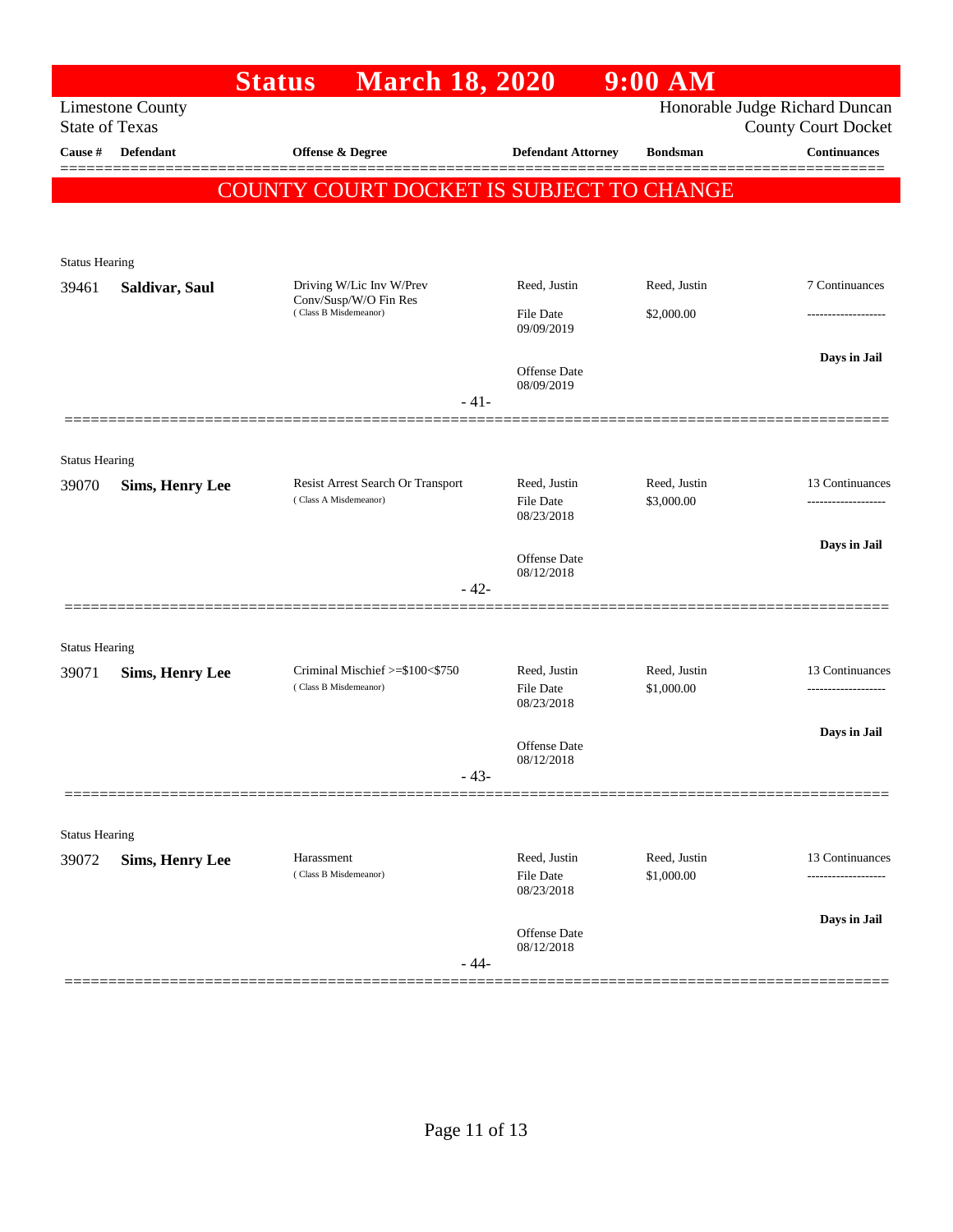|                       |                            | <b>March 18, 2020</b><br><b>Status</b>                                     |                                         | $9:00$ AM                       |                                                              |
|-----------------------|----------------------------|----------------------------------------------------------------------------|-----------------------------------------|---------------------------------|--------------------------------------------------------------|
| <b>State of Texas</b> | <b>Limestone County</b>    |                                                                            |                                         |                                 | Honorable Judge Richard Duncan<br><b>County Court Docket</b> |
| Cause #               | Defendant                  | <b>Offense &amp; Degree</b>                                                | <b>Defendant Attorney</b>               | <b>Bondsman</b>                 | <b>Continuances</b>                                          |
|                       |                            | COUNTY COURT DOCKET IS SUBJECT TO CHANGE                                   |                                         |                                 |                                                              |
|                       |                            |                                                                            |                                         |                                 |                                                              |
| <b>Status Hearing</b> |                            |                                                                            |                                         |                                 |                                                              |
| 39574                 | <b>Sterling, Jason Lee</b> | Driving W/Lic Inv W/Prev<br>Conv/Susp/W/O Fin Res                          |                                         | County Bail Bonds               | 1 Continuances                                               |
|                       |                            | (Class B Misdemeanor)                                                      | <b>File Date</b><br>01/22/2020          | \$2,500.00                      | ------------------                                           |
|                       |                            |                                                                            | <b>Offense Date</b>                     |                                 | Days in Jail                                                 |
|                       |                            | $-45-$                                                                     | 12/04/2019                              |                                 |                                                              |
|                       |                            |                                                                            |                                         |                                 |                                                              |
| Plea Hearing          |                            |                                                                            |                                         |                                 |                                                              |
| 39539                 | <b>Teer, Jason Scott</b>   | Driving W/Lic Inv W/Prev<br>Conv/Susp/W/O Fin Res<br>(Class B Misdemeanor) | Robinson, George M.<br><b>File Date</b> | County Bail Bonds<br>\$2,500.00 | 2 Continuances<br>                                           |
|                       |                            |                                                                            | 12/18/2019                              |                                 |                                                              |
|                       |                            |                                                                            | <b>Offense Date</b><br>11/05/2019       |                                 | Days in Jail                                                 |
|                       |                            |                                                                            | $-46-$                                  |                                 |                                                              |
| <b>Review Hearing</b> |                            |                                                                            |                                         |                                 |                                                              |
| 39538                 | <b>Thornton, Jeremey</b>   | Resist Arrest Search Or Transport                                          | Robinson, George M.                     | County Bail Bonds               | 2 Continuances                                               |
|                       | <b>Shane</b>               | (Class A Misdemeanor)                                                      | <b>File Date</b><br>12/18/2019          | \$5,000.00                      |                                                              |
|                       |                            |                                                                            |                                         |                                 | Days in Jail                                                 |
|                       |                            |                                                                            | Offense Date<br>11/05/2019              |                                 |                                                              |
|                       |                            | $-47-$                                                                     |                                         |                                 |                                                              |
| <b>Status Hearing</b> |                            |                                                                            |                                         |                                 |                                                              |
| 39535                 | West, Jimmie Bernard       | Assault Cause Bodily Inj.<br>(Class A Misdemeanor)                         | Reed, Benjie<br>File Date               | Reed, Benjie<br>\$3,000.00      | 2 Continuances<br>                                           |
|                       |                            |                                                                            | 12/18/2019                              |                                 |                                                              |
|                       |                            |                                                                            | Offense Date<br>10/23/2019              |                                 | Days in Jail                                                 |
|                       |                            | $-48-$                                                                     |                                         |                                 |                                                              |